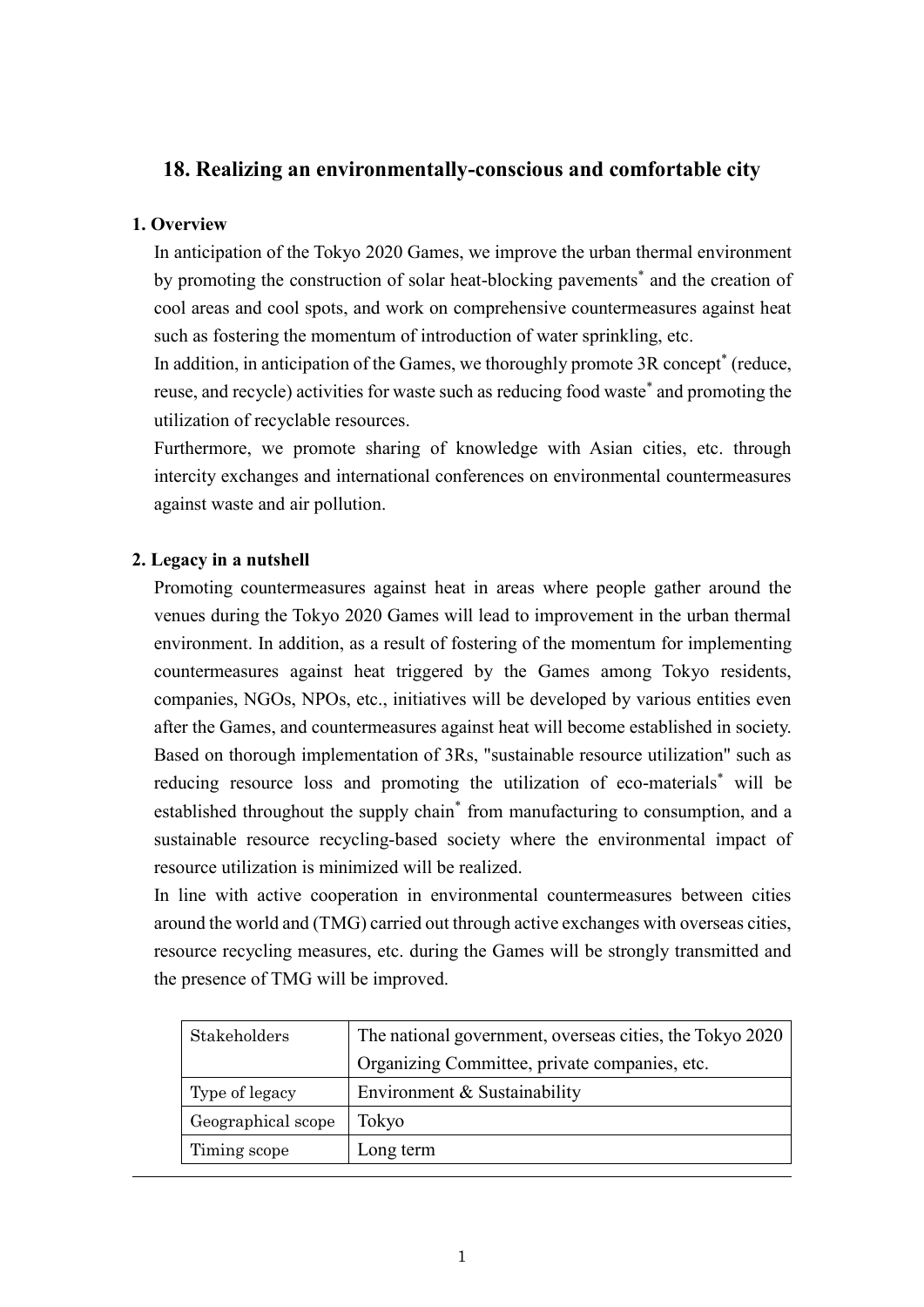| Responsible for  | <b>TMG</b>                                            |
|------------------|-------------------------------------------------------|
| implementation   |                                                       |
| Source of legacy | Candidacy file, Action Plan for 2020, Future Tokyo:   |
|                  | Tokyo's Long-Term Strategy                            |
| Associated SDGs  | 3-Good Health and Well-Being, 6-Clean Water and       |
|                  | Sanitation, 7- Affordable and Clean Energy, 8- Decent |
|                  | Work and Economic Growth, 11- Sustainable Cities and  |
|                  | Communities, 12- Responsible Consumption and          |
|                  | Production, 13- Climate Action, 14- Life Below Water, |
|                  | 15- Life on Land, 17- Partnerships                    |

#### **3. Development**

#### **(1) Why**

Prior to the decision to host the Games, TMG has been promoting heat island countermeasures such as the preparation of solar heat-blocking pavements and the creation and preservation of greenery. However, due to the effects of global warming and urbanization, hot days and tropical nights will continue to occur frequently in Tokyo, and there is a risk that the number of heatstroke patients will increase as the temperature rises. For visitors to Tokyo for the Games, it is necessary to work on comprehensive countermeasures against heat including heat control aiming for an immediate effect on severe summer heat, in addition to heat island countermeasures to reduce the temperature of the city as a whole.

In addition, at the Games where many materials and goods will be procured and used, it is important to work on the promotion of "sustainable resource utilization" such as the reduction of resource loss, utilization of eco-materials, and further promotion of recycling of waste.

#### **(2) When**

| FY2015 | The "Tokyo Environmental Basic Plan" was formulated                          |  |  |  |  |  |
|--------|------------------------------------------------------------------------------|--|--|--|--|--|
|        | *Formulated in order to flexibly deal with shift in values, change in        |  |  |  |  |  |
|        | socioeconomic conditions, and technological innovation which can be expected |  |  |  |  |  |
|        | as the awareness of environmental measures increases worldwide, actively     |  |  |  |  |  |
|        | develop advanced environmental countermeasures, and clarify policy           |  |  |  |  |  |
|        | development to Tokyo residents, while drawing a path for the future in       |  |  |  |  |  |
|        | anticipation of solving issues to be addressed by TMG                        |  |  |  |  |  |
|        | The "Tokyo Metropolitan Sustainable Materials and<br>Waste                   |  |  |  |  |  |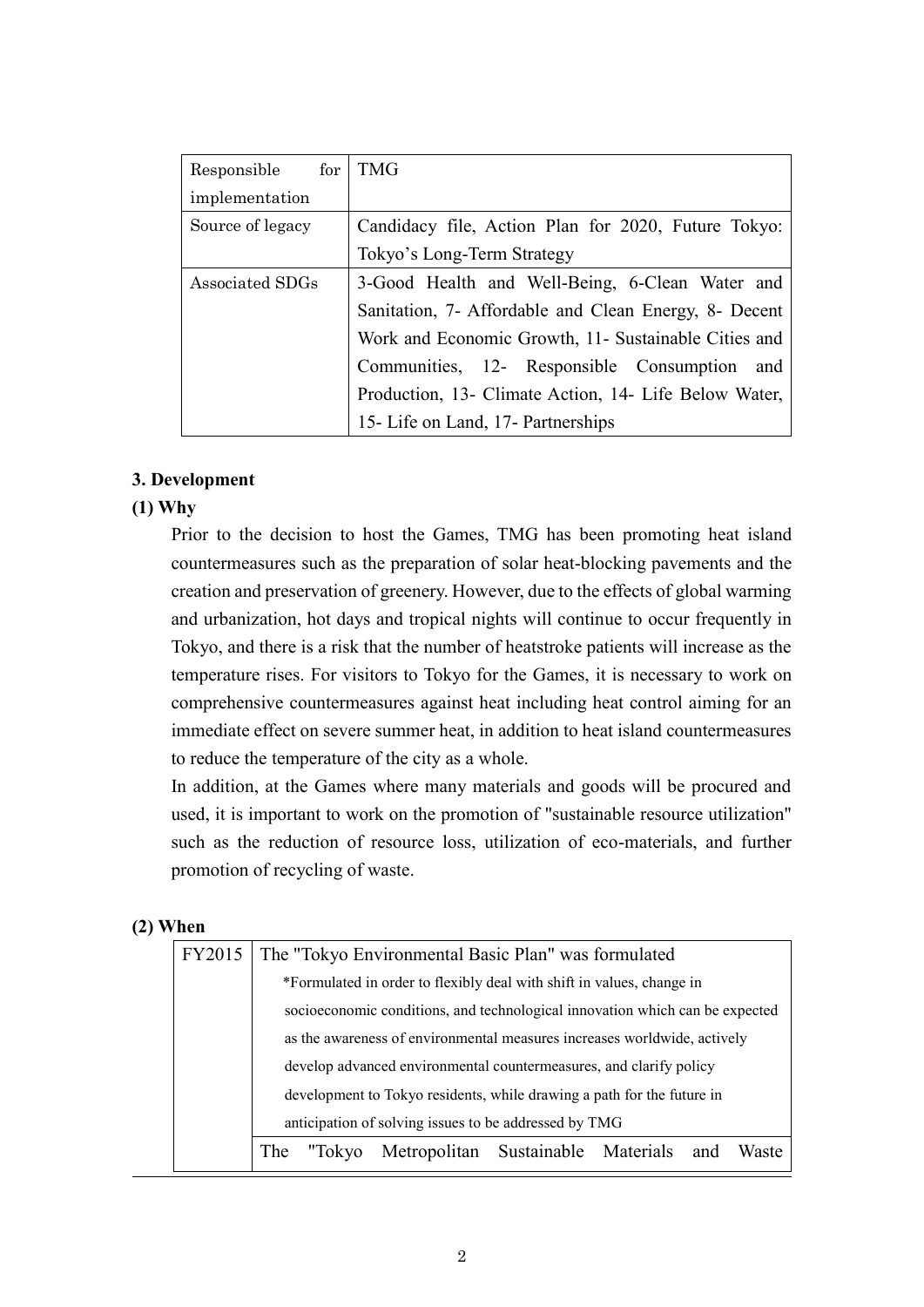|               | Management Plan" was formulated                                                      |
|---------------|--------------------------------------------------------------------------------------|
|               | *This embodies the policies of TMG for "sustainable resource utilization" in         |
|               | order to strengthen cooperation with companies, related organizations, local         |
|               | governments, etc., and maintain and develop the vitality of Tokyo vigorously in      |
|               | anticipation of the Tokyo 2020 Games and the post-Games                              |
|               | The "Tokyo Promotion Conference for 'Countermeasures Against Heat'                   |
|               | in Anticipation of the Tokyo 2020 Games" was established.                            |
| FY2016        | The "Tokyo 2020 Medal Project" started collection at TMG Building                    |
| FY2017        | In anticipation of the Games, initiatives to create cool areas launched              |
|               | The water sprinkling event "Perfect Day for Water Sprinkling - Wisdom                |
|               | of Edo / Hospitality of Tokyo-" was held                                             |
|               | The "Tokyo Food Waste Reduction Partnership Conference" was held                     |
| FY2018        | The "Tokyo Forum for Clean City & Clear Sky" was held                                |
|               | *With themes of waste treatment, resource recycling, and air pollution               |
|               | countermeasures, which are common environmental issues in large cities,              |
|               | representatives of the world's large cities gather together in order to share        |
|               | information on effective policies and knowledge for realizing a sustainable urban    |
|               | environment and discuss solutions                                                    |
| FY2019        | "Zero Emission Tokyo Strategy" was formulated                                        |
|               | *A summary of a vision to achieve reduction of CO2 emissions in Tokyo to             |
|               | virtually zero by 2050 and concrete initiatives and the roadmap                      |
|               | "Tokyo Climate Change Adaptation Policy" was formulated                              |
|               | *Taking into consideration of the impact of climate change in Tokyo, the policy      |
|               | states the direction of avoiding and reducing damage in various fields, including    |
|               | natural disaster, health, and agriculture, forestry and fisheries                    |
|               | "Plastic Reduction Program" was formulated                                           |
|               | *TMG works to reduce incineration amount of plastic waste from households            |
|               | and large-scale office buildings by 40% by 2030.                                     |
| <b>FY2020</b> | "Zero Emission Tokyo Strategy 2020 Update & Report"<br>was                           |
|               | formulated                                                                           |
|               | *In order to accelerate effective initiatives for decarbonization, the "2030 Carbon- |
|               | Half Style" was newly advocated as a vision of social reform in Tokyo for 2030,      |
|               | indicating an approach and direction for reform in various policy areas.             |
|               | "Tokyo Climate Change Adaptation Plan" was formulated                                |
|               | *The Plan was formulated based on the concept of "Sustainable Recovery" in           |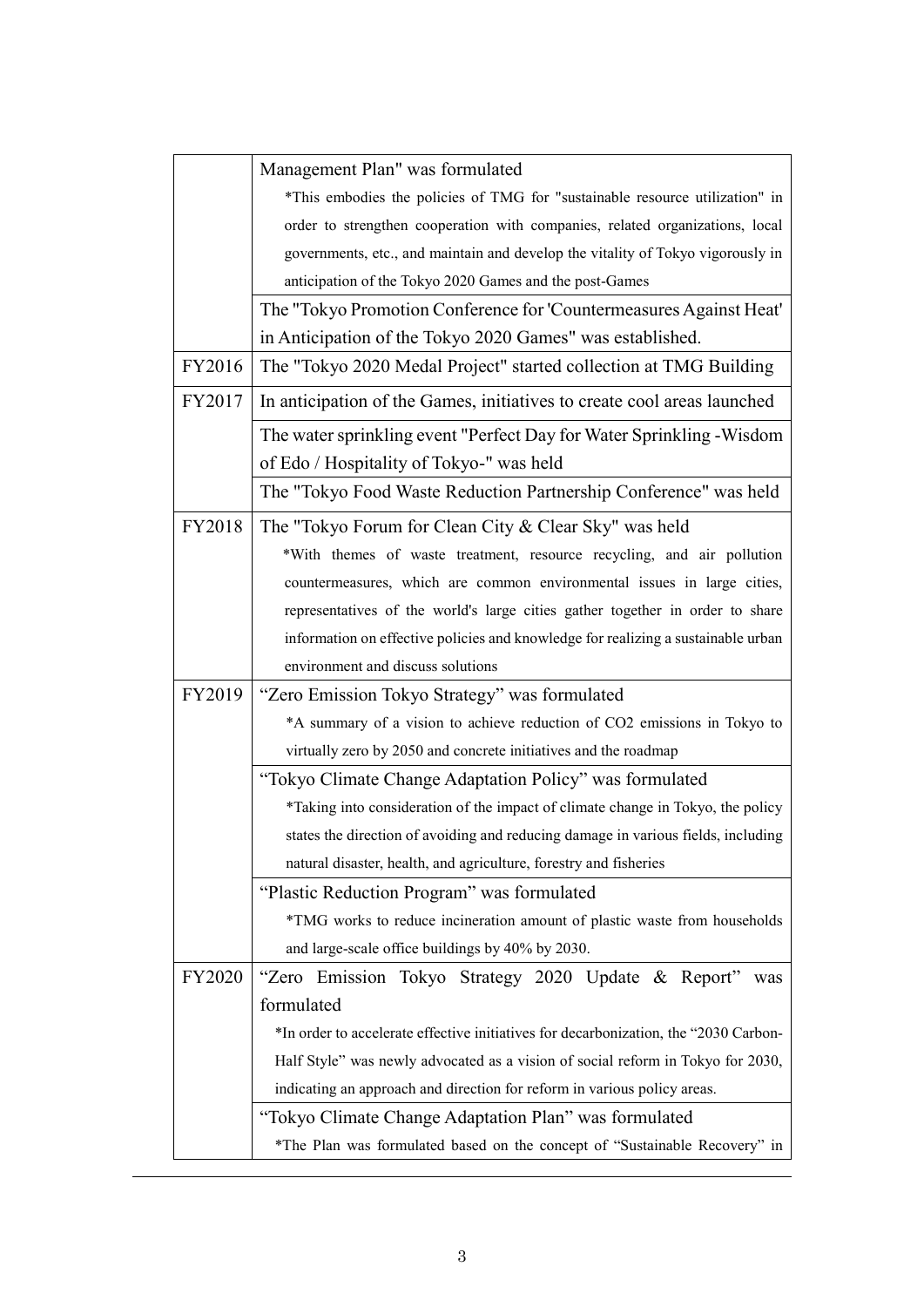|        | addition to the concept stated in the Tokyo Climate Change Adaptation Policy     |
|--------|----------------------------------------------------------------------------------|
|        | "Tokyo Food Waste Reduction Promotion Plan" was formulated                       |
|        | *The plan sets up a target to halve the food waste (from FY2000) in 2030 and the |
|        | summary of concrete initiatives.                                                 |
| FY2021 | We implement heat countermeasures for spectators during the Games                |
|        | period including setting up rest areas and distributing neck coolers             |

#### **(3) Who**

TMG

### **(4) How**

- ① **Countermeasures against heat in anticipation of the Games and realization of a comfortable urban environment**
	- **A. Formation of an area where people can walk comfortably even in midsummer, etc.**
		- $\circ$  In anticipation of the Tokyo 2020 Games, at the test event<sup>\*</sup> in the summer of 2019, we tried countermeasures against heat such as distributing goods and installing facilities to reduce heat.
		- $\bigcirc$  In order to protect the health and safety of Tokyo residents, spectators and others from intense heat of Tokyo during the Games, we install rest areas with wind blowers in the last one mile\* and roadside of the road for the competition. We also set up sunscreen tents in front of the Pedestrian Screening Area

(PSA).In addition, we distribute Leaflet fans and neck coolers bearing warnings etc. about heat stroke, and drinks.

- The competition facilities were developed into facilities that allow the audience to watch comfortably by taking countermeasures against heat, etc.
- $\bigcirc$  In preparation for the Games, we introduced heat control equipment around the competition venues to create cool areas.
- $\bigcirc$  We actively supported municipalities and businesses that created cool spots by installation of dry mist cooling system, sunshades, wall greening, etc.

 $\leq$ Leaflet fan and neck cooler $>$ [1]



<Creation of cool areas> [2] Dry mist cooling system and heat ray reflection film



https://www.kankyo.metro.tokyo.lg.jp/climate/heat\_island/tokyo2020atsusataisakujigyo/index.html

<sup>[1]</sup> Bureau of Environment (TMG) website:

<sup>[2]</sup> Future Tokyo: Tokyo's Long-Term Strategic Vision (TMG)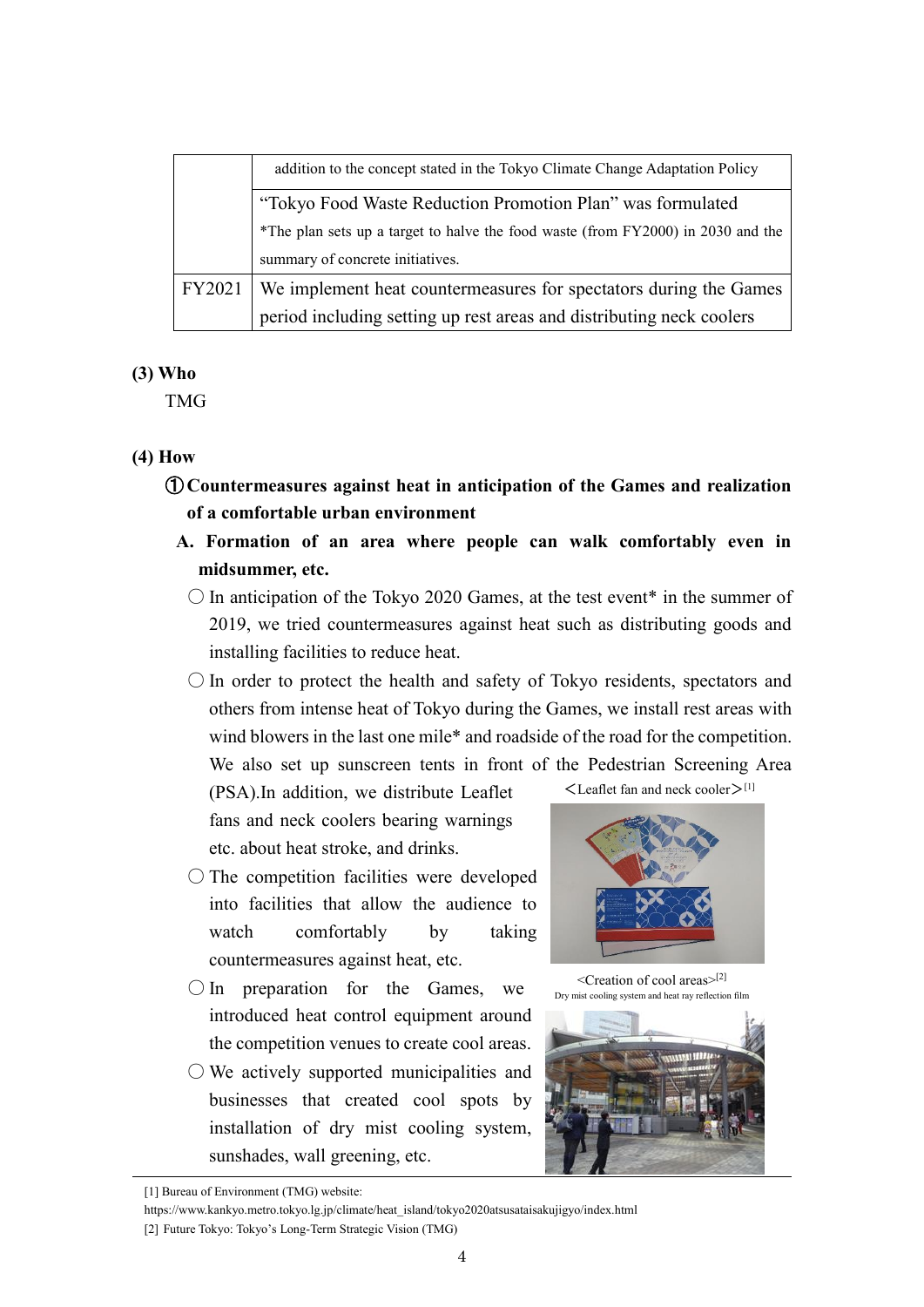- $\circlearrowright$  We carry out proper maintenance and management of shade trees on municipal roads and park trees, such as well-planned pruning for training trees to a large shape, in order to secure shades that block the strong summer sunlight.
- $\circlearrowright$  We secure green shades to block sunlight on the sidewalks that will serve as traffic lines of spectators around the competition venues.
- $\circlearrowright$  We promote initiatives for countermeasures against heat, such as introduction of heat control equipment at station plazas in the seaside sub-center area and the symbol promenade parks after verifying the effects.
- We obtain temperature, humidity, wind direction, atmospheric pressure and other data from smart poles and use the data for the measures to reduce heat.

#### **B. Suppression of rise of road surface temperature**

- $\bigcirc$  On metropolitan roads, we develop solar heat-blocking pavements, etc. centering on the center core area\* . At the same time, we provide assistance to municipalities that develop solar heat-blocking and water-retaining pavements<sup>\*</sup> around the competition venues, competition courses, etc., so as to promote the development.
- $\bigcirc$  As a countermeasure against the heat on the roads in the seaside area, we develop solar heat-blocking pavements on the roadways in the Daiba area scheduled to be utilized for the on-road course of the Games competition (Triathlon).

#### **C. Promotion of the establishment of countermeasures against heat in society**

 $\bigcirc$  We widely disseminated information on "cool areas" where heat control equipment had been introduced in the planar direction through postings on the website, etc., and fostered the momentum for implementing countermeasures against heat, by developing a

<Water sprinkling event at Tokyo Midtown Hibiya>[3]

movement of water sprinkling in cooperation with private organizations, etc.

 $\bigcirc$  In areas with a high level of attention where many tourists, etc. gather, TMG pioneered countermeasures against heat and led and promoted countermeasures against heat to be implemented by municipalities and businesses.

<sup>[3]</sup> TMG White Paper on Environment 2018 (TMG)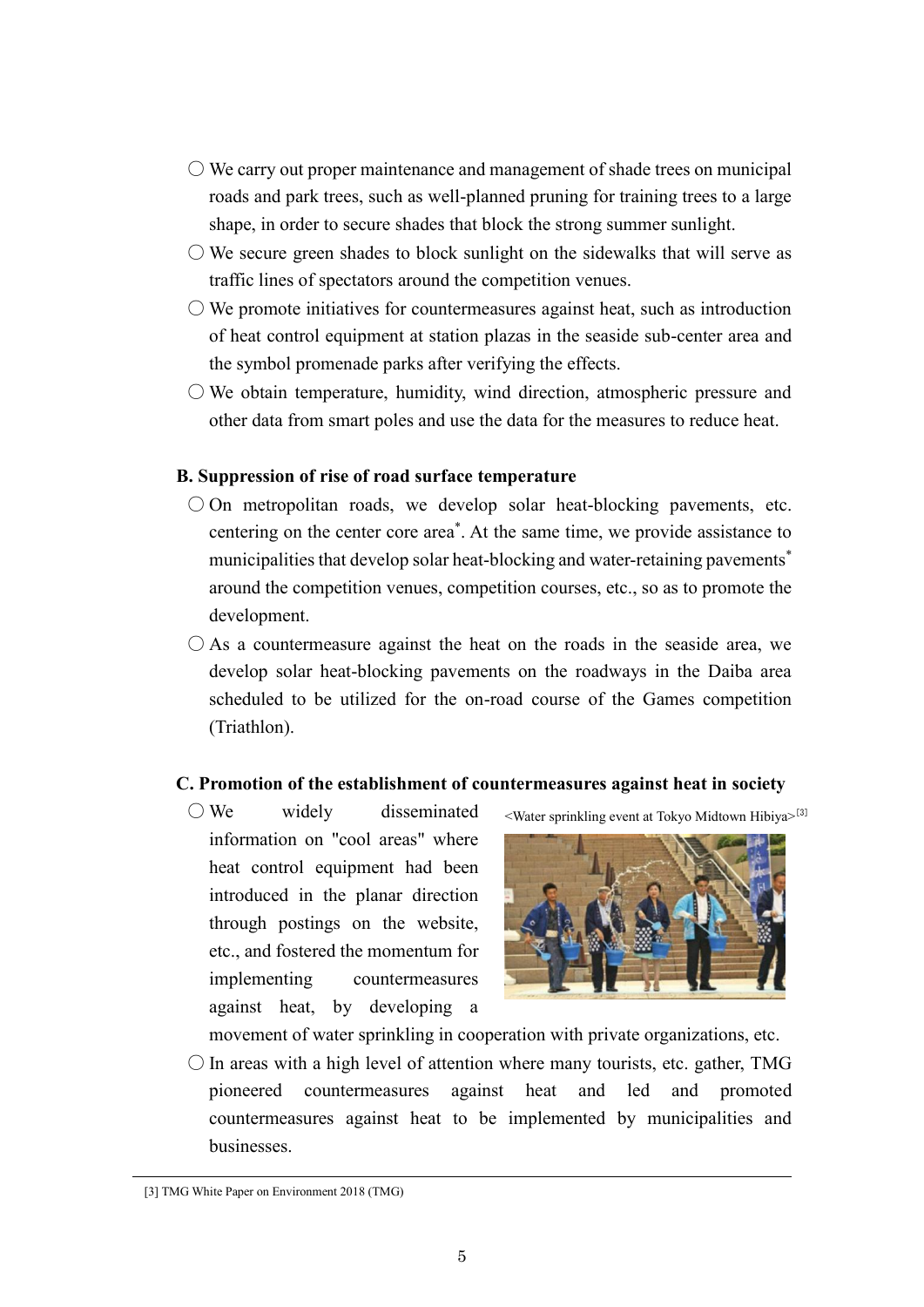- $\circlearrowright$  We support municipalities that make efforts in line with local conditions through collaboration with various entities, so as to establish countermeasures against heat throughout Tokyo.
- $\bigcirc$  We proactively implement public relations on heatstroke prevention as a reminder to Tokyo residents.
- $\circlearrowright$  We advance preparations to set up the Tokyo Climate Change Adaptation Center (tentative name) within Tokyo Metropolitan Research Institute for Environmental Protection, a public environmental corporation that has implemented research on heat island measures in urban areas.

## **D. Realization of a comfortable urban environment surrounded by water and greenery**

- $\circlearrowright$  We promote greening of waterfront spaces such as seaside areas and rivers in order to further enhance the network of water and greenery.
- $\circlearrowright$  We promote greening of rivers, which is valuable waterfront space of central Tokyo, in a planned way and implement initiatives to improve the quality of river facilities utilizing natural environments.
- $\bigcirc$  At the "Uminomori Park", we hold tree-planting events with participation of Tokyo residents and events in cooperation with the "Uminomori Club\* " in order to promote collaborative forest creation.
- $\bigcirc$  Aiming to expand the network of water and greenery, we promote designing and construction works of Uminomori Park and other facilities to open a new marine park.
- $\bigcirc$  We create a comfortable urban space and promote creation of a sustainable and attractive city by providing subsidies for the new expansion of the metropolitan parks and the improvement of municipal parks.
- $\bigcirc$  In order to create unified greenery in Tokyo, in addition to the development of parks and green spaces, we promote rooftop greening and on-site greening in metropolitan facilities, etc. and the development of open spaces taking advantage of various urban development schemes\*, so as to create high-quality greenery in every urban space.
- $\bigcirc$  We promote preservation and creation of greenery by the private sector utilizing various schemes for urban development, by evaluating efforts for preservation and creation of greenery outside the development area as public contribution and easing the limits on floor area ratios etc.
- $\bigcirc$  We promote the creation of high-quality greenery with consideration for the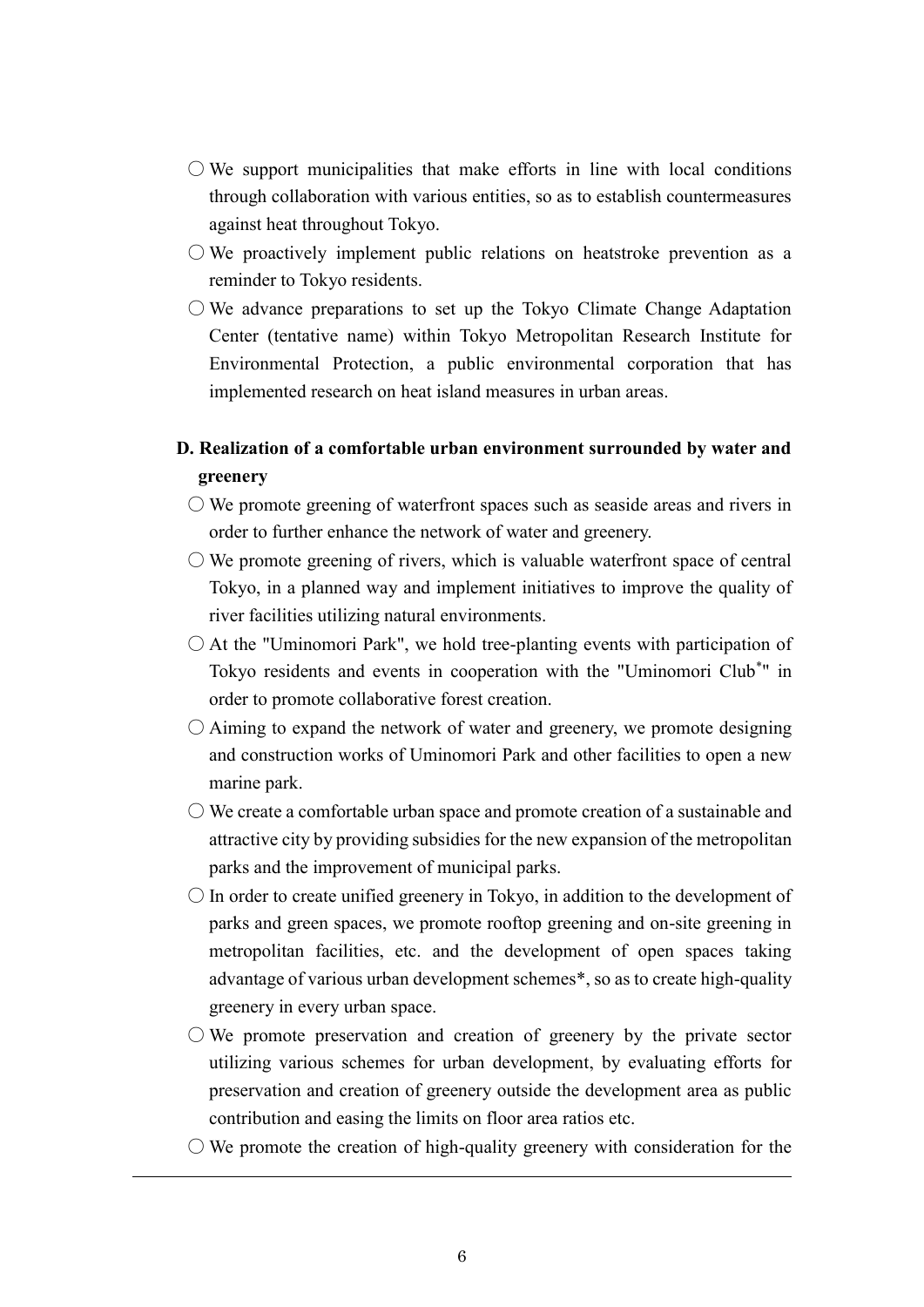ecosystem, by promoting the planting of native species through the utilization of the Greenery Program\* and support to municipalities and businesses.

- $\circlearrowright$  We promote the creation of comfortable urban spaces and planning and development of sustainable and attractive city by providing financial and technical assistance to the improvement of municipal parks.
- $\circlearrowright$  We steadily promote greening with seizing every opportunity, including the construction and reconstruction of metropolitan facilities.
- $\circlearrowright$  We work to newly create greenery using metropolitan housings by promoting greening when the buildings are rebuilt and creating spaces for the residents by greening, including farms for community residents where various people gather.
- $\bigcirc$  In order to form an urban environment colored with flowers and greenery, we promote greening utilizing flowers in cooperation with municipalities, companies, and citizens.
- Based on the "Comprehensive Policy for Green Conservation" and "Development Policy for the City Planning Park and Green Space", we promote securing greenery. In addition, we support initiatives to preserve existing greenery and newly create greenery by municipal governments by advancing designation of the "Areas to Foster Agricultural Landscapes" and formulating the "Program to Support Preservation and Creation of Greenery in Tokyo (tentative name)".
- $\bigcirc$  In order to preserve greenery in Tokyo, we promote designation and municipalization of preserved areas in natural areas rich in greenery, including hilly areas.
- We establish the "Subsidy System for Projects to Improve Green Parks and Green Areas using the "Green Tokyo Fund" to secure green networks and reduce areas lacking enough parks, to provide financial assistance for municipalities to develop city planning of parks, and park green space, etc. outside the park areas and green areas in the city planning.
- $\circ$  To help roadside trees display various functions as green infrastructure, we develop database of information on their maintenance and management, with the aim of promoting strategic and detailed management and maintenance utilizing ICT\*, etc.
- $\bigcirc$  We conduct pruning of trees in a planned manner to secure green shades to block intense sunlight in the summer and disaster-prevention analysis for the trees. In addition, we create database of the management ledger of roadside trees to develop their quick and effective management.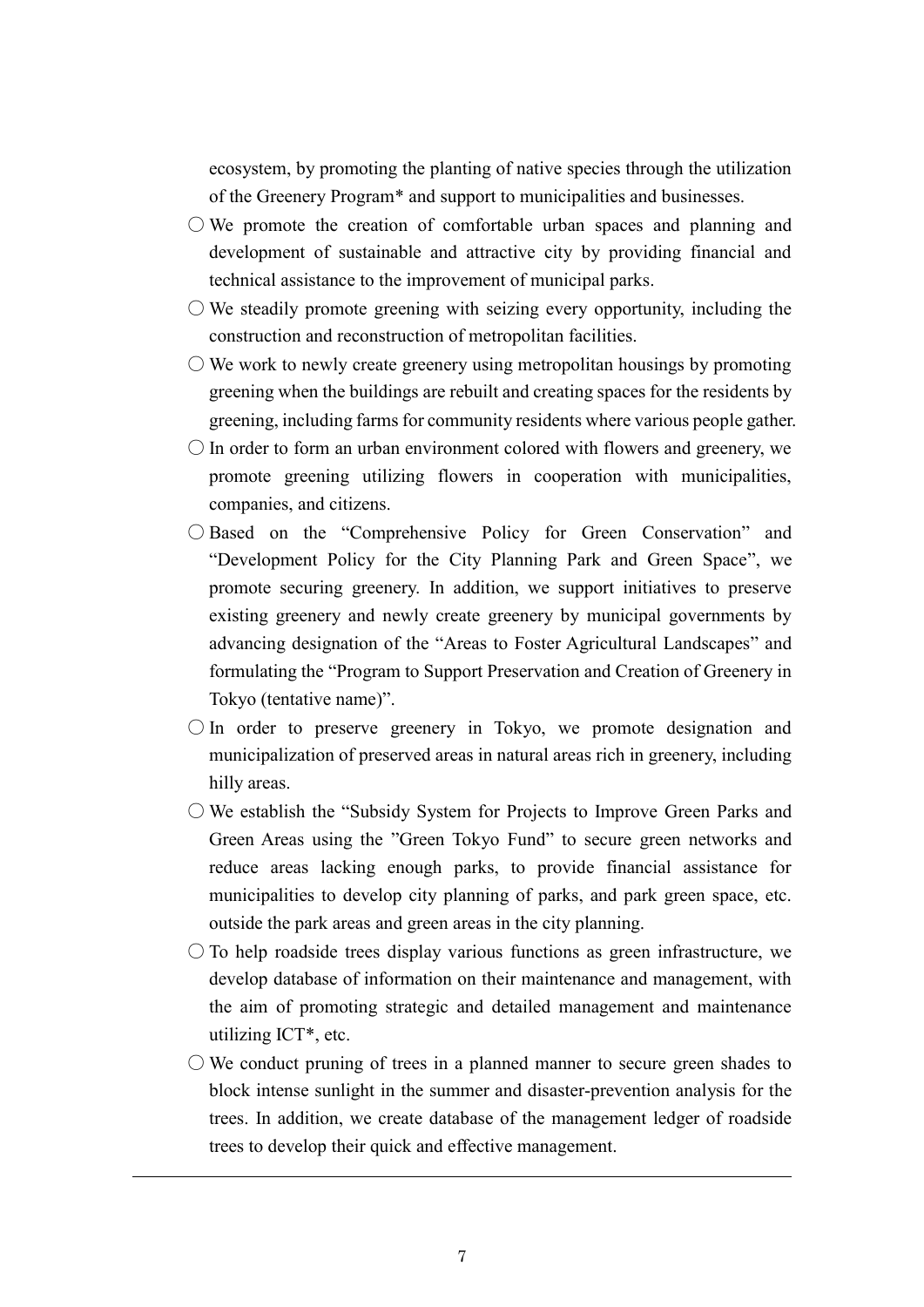- $\bigcirc$  We conduct adaptable management $^*$  by implementing priority environmental development and continuing monitoring of species in 31 metropolitan parks that serve as bases for local ecosystems.
- We implement maintenance and restoration of woods and restoration of waterfront areas at metropolitan parks. Also, we do surveys on the natural environment, establish preservation and maintenance plans and implement park maintenance to protect the ecosystem.
- $\bigcirc$  In order to create and preserve a natural environment for the enrichment of the habitat of various living things, we implement waterfront area maintenance and control vegetation management in marine parks.
- $\bigcirc$  At marine parks<sup>\*</sup>, etc., in order to secure the growth environment for wild birds and aquatic organisms, we promote the development and expansion of beaches, tidal flats, and shore reefs and conduct monitoring, etc.
- $\bigcirc$  We promote the development of facilities, tidal flats, and shore reefs that are useful for environmental studies in metropolitan parks and marine parks, so that Tokyo residents can learn about biodiversity preservation.
- $\circlearrowright$  We continue monitoring the natural environment at the Kasai Seaside Park so as to promote proper maintenance and environmental improvement of the tidal flat, and develop observation facilities that serve as a base for environmental studies and enlightenment.
- Concerning the regional biodiversity strategy\*, we gather a wide range of opinions by holding study meetings with private companies, NGOs, etc., strengthen cooperation with the private sector, and promote the mainstreaming of biodiversity\* in Tokyo.
- $\bigcirc$  We revise the Regional Strategy of Biodiversity, we collect and organize basic information on natural environment, including the vegetation maps, greenery ratio\*, and red lists, and implement diffusion and expansion of the system of "Edo Greenery Registration Area" for the promotion of greenery considering biodiversity preservation.
- $\bigcirc$  In order to preserve valuable natural land left in Tokyo, which is the habitat of rare flora and fauna, we expand the designated areas for preservation and own such land for public use, and establish the "(tentative name) Preservation and Utilization Plan" of the preserved areas to improve value and attraction of the areas.
- $\circ$  Seizing opportunities for redevelopment projects, etc. within the supply areas of reclaimed wastewater\* , we promote the utilization of reclaimed wastewater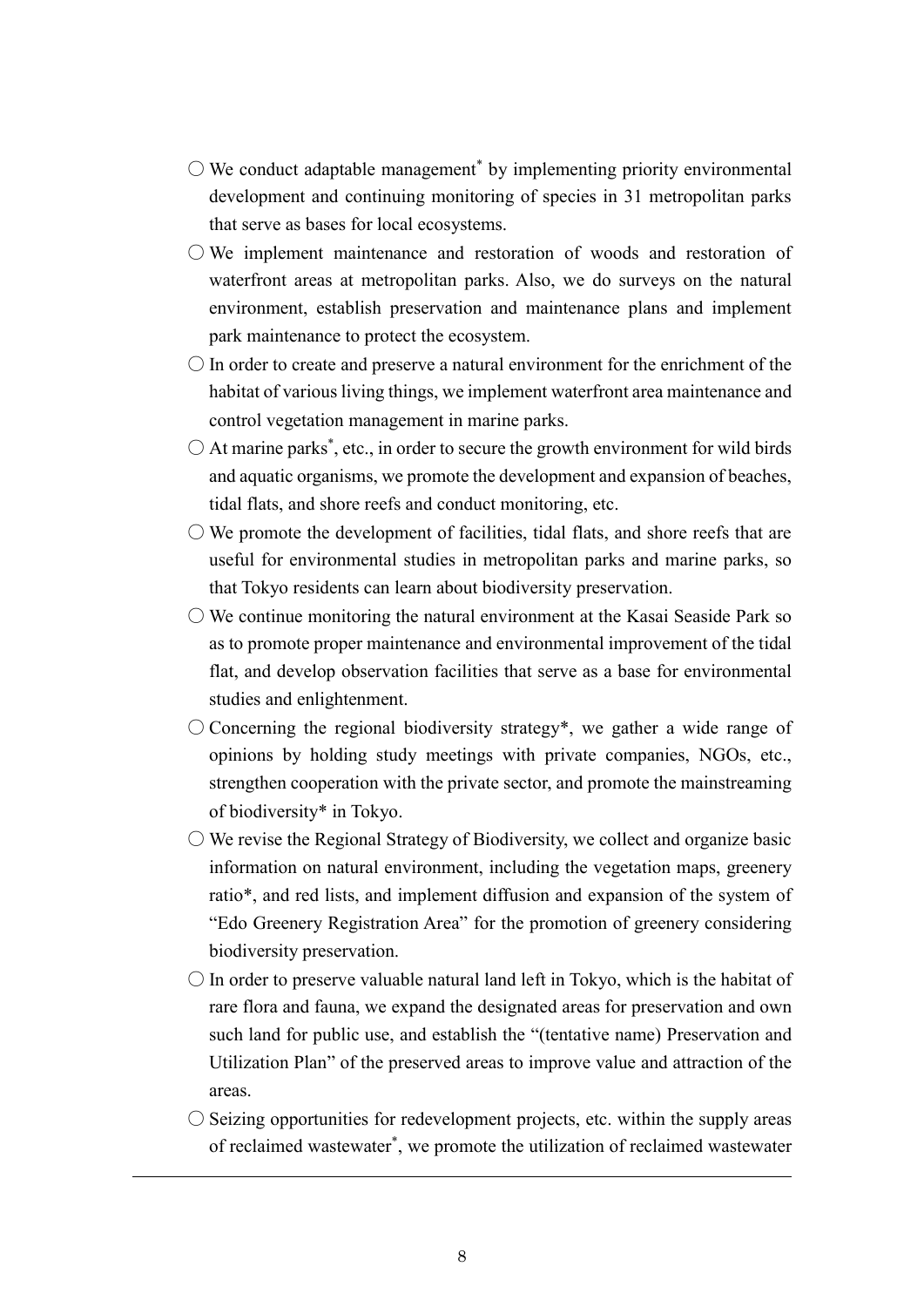as toilet flushing within buildings in the seaside sub-center area, etc. by expanding supply destinations to cover Ariake Arena, Ariake Gymnastics Centre, Ariake Tennis Park, etc.

## ② **Realization of a sustainable resource recycling-based society A. Promotion of reduction of resource loss**

- $\bigcirc$  For the realization of the sustainable Games, we conduct surveys on initiatives that contribute to the promotion of environmental considerations by businesses and Tokyo residents, and support the reuse of used goods, etc.
- $\bigcirc$  By establishing the "Tokyo Food Waste Reduction Partnership Conference" where representatives of food manufacturers, distributors, consumers, etc. gather together to examine measures to reduce food waste caused by business customs, etc. and conduct actual condition surveys, we promote the reduction of food waste in the distribution stage. In addition, adding representatives of the restaurant industry as members, we examine countermeasures against food waste at restaurants and promote collaborative efforts.
- We implement the "Food Waste Reduction Campaign" in cooperation with companies to raise awareness of consumers, thereby promoting review of consumption behavior, and formulated the "Tokyo Food Waste Reduction Promotion Plan".





 $\bigcirc$  We promote initiatives to reduce food waste at home in response to the "new normal" and encourage

Tokyo residents to make a smart choice in consumption that reduce products left unsold by utilizing apps, etc., to check discount information on unsold goods and spreading a culture to take away leftovers in doggy bags.

- $\bigcirc$  We support municipalities that work to implement measures to reduce food waste and effective measures to reduce food waste of businesses by donating food before the expiration date to welfare organizations and facilities, etc.
- $\circlearrowright$  We promote measures to reduce food waste utilizing advanced technologies including developing long-life food and optimization of supply chains based on demand and supply forecast using big data.
- $\bigcirc$  We utilize a system for the matching of municipalities that have food for disaster supplies and food banks to promote effective use of disaster supplies that come close to their expiration date.
- $\circlearrowright$  We provide technical and financial support for the initiatives of municipalities

<sup>[4]</sup> Future Tokyo: Tokyo's Long-Term Strategy (TMG)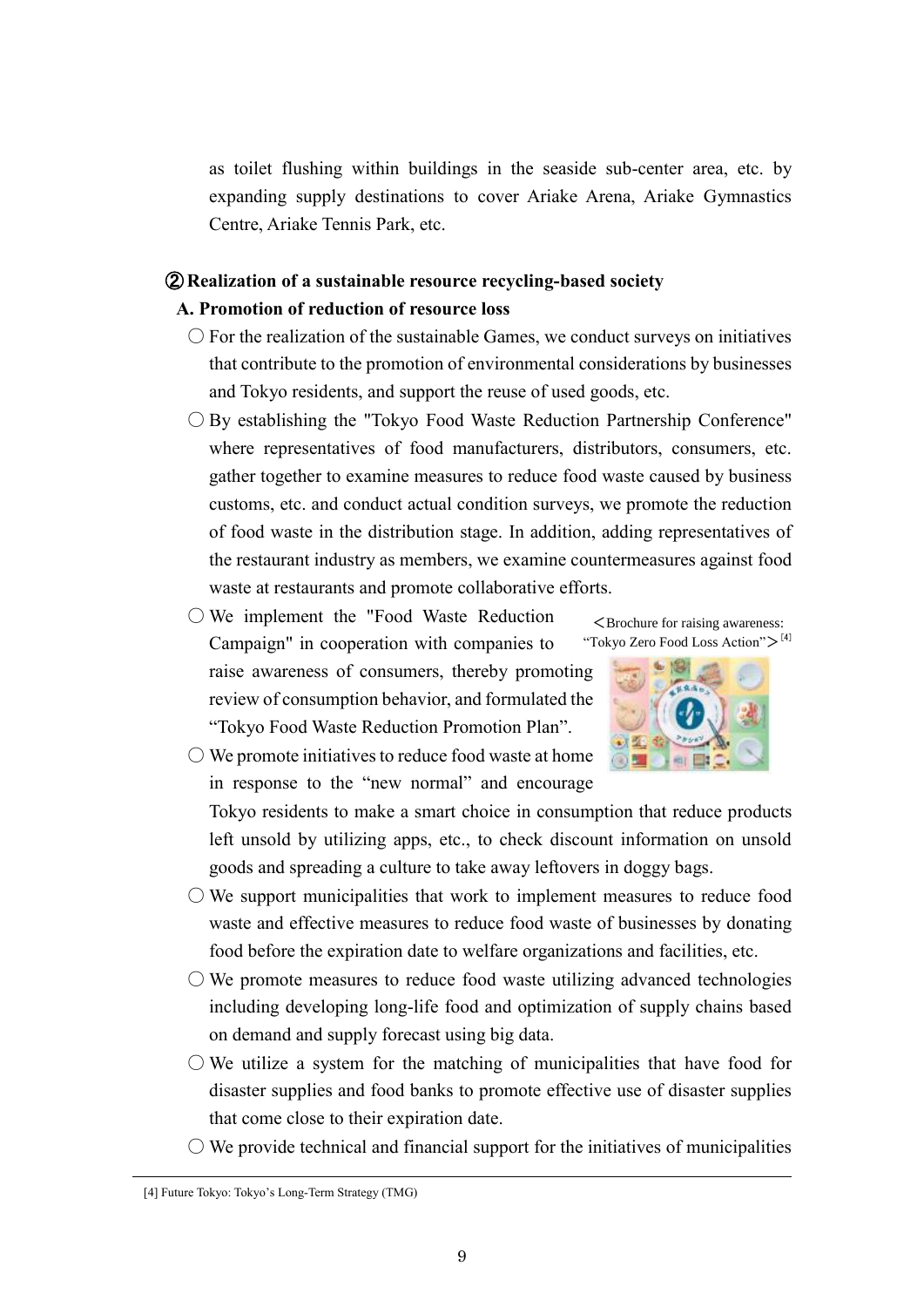to promote separate collection of all plastic containers and packages and for the existing initiatives taken by local bodies to raise the recycling rate.

- $\bigcirc$  We assign advisors with expert knowledge on 3R to offer advice for office buildings and commercial facilities, with the aim of promoting 3R of waste generated by business establishments.
- $\circlearrowright$  We provide opportunities of exchange for companies that are making leading initiatives to encourage them to make collaborations and co-creation for innovative technologies and commercialization of new business models. In addition, we support social implementation of new technologies and business models by providing support for demonstration experiments.
- $\bigcirc$  We promote the "bottle-to-bottle" initiatives to recycle used PET bottles into new PET bottles in collaboration with soft drink makers.
- $\bigcirc$  We transmit information of good practices in "new normal", such as the reduction of single-use plastic containers, repair and long use of goods, in an understandable way.
- $\bigcirc$  In order to prevent outflow of plastic waste to the ocean, we raise awareness of the marine waste problem widely among Tokyo residents and develop "Tokyo Marine Waste Zero Action" that will lead to cleanup activities, etc.
- $\bigcirc$  As an emergency measure, we carry out a demonstration project aimed at curbing the use of new fossil fuels and reducing CO2 emissions and the environmental burden by using waste plastics retained in Japan as a fuel for industrial use in collaboration with industry organizations and supporting establishing a new recycling route in Japan.
- $\bigcirc$  At the Tokyo Metropolitan Industrial Technology Research Institute, we support the development of products utilizing substitute materials for general purpose plastics and transmit the results, etc.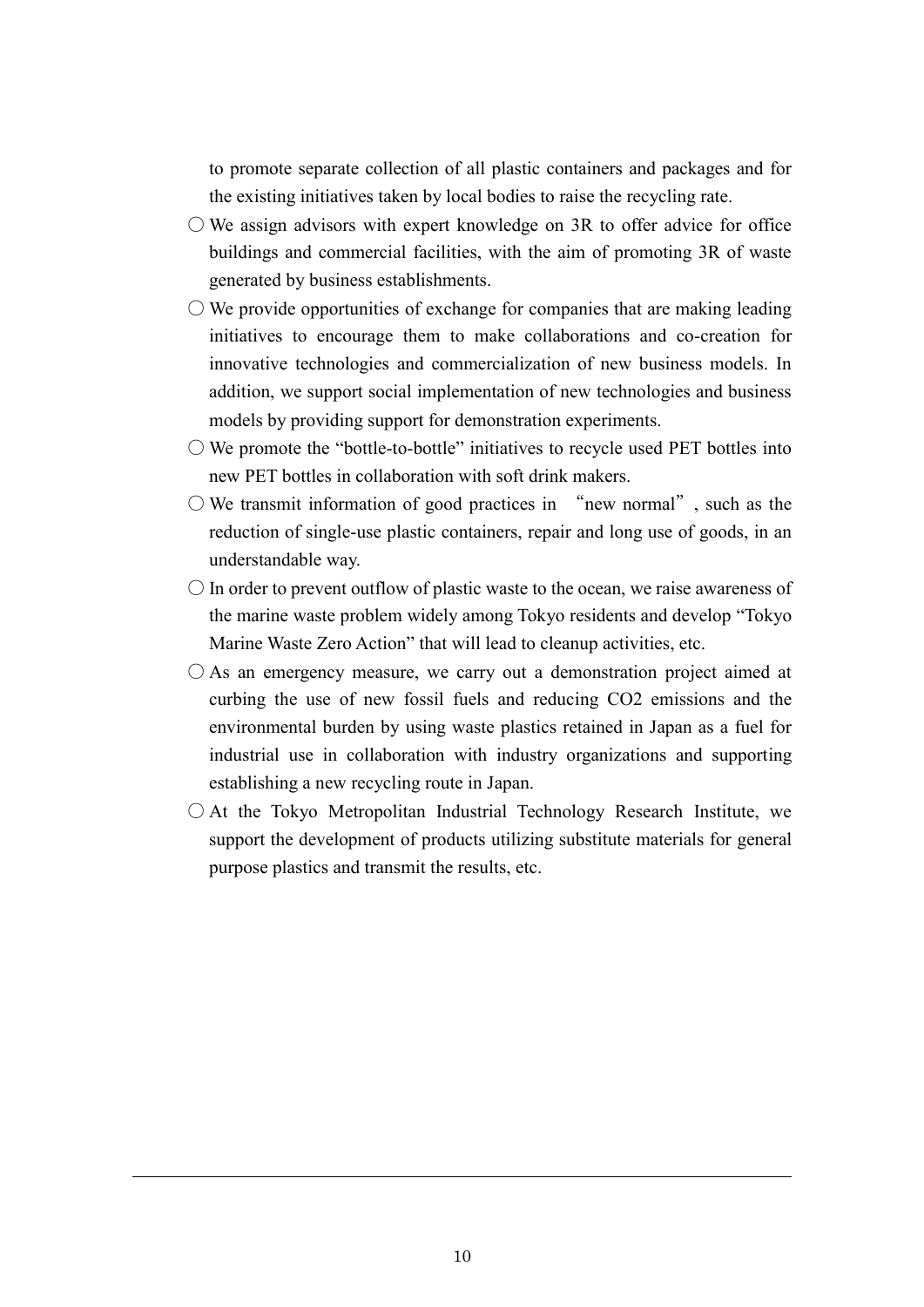#### **B. Promotion of recycling of waste**

 $\circ$  We worked on the "Tokyo 2020 Medal Project" to use recycled metals from small household appliances collected throughout Japan to make about 5,000 medals given in the Tokyo 2020 Games in cooperation with the Organizing Committee, etc., and fostered the momentum for hosting the Games and also promoted resource recycling. <Medal cooperation box>[5]



<Olympic medals> <Paralympic medals> 7594718 メダル協力ポックス

- $\circlearrowright$  We promote the formation of a recycling-based society, which proactively selects recycled materials as construction resources, by promoting the reuse of construction byproducts\* such as concrete blocks based on the construction recycling promotion plan and construction recycling guidelines.
- $\circlearrowright$  We promote further 3R activities for business waste discharged from office buildings and commercial facilities through demonstration experiments.
- $\bigcirc$  We introduce RPA\* and other digital technologies to waste processing as a model and establish a diversified system of the 3R route that do not need the help of humans.
- $\circlearrowright$  We implement a model project to realize high level reuse and rebuilding at the time of disposal of solar panels, aiming for social implementation of it as the Tokyo model.
- Through activities of the "Team Mottainai" aimed at encouraging behavioral changes of individuals, we advocate the Mottainai awareness, aiming to foster momentum for the change of consumption behaviors.





 $\bigcirc$  We implemented a model project to convert branches and leaves generated at the time of pruning at marine parks, etc. to fuel, and consider future recycling measures.

#### ③ **Promotion of intercity exchanges regarding environmental measures**

 $\bigcirc$  We promote sharing of knowledge with Asian cities, etc. through initiatives

<sup>[5]</sup> Towards 2020 –Building the Legacy – (TMG)

<sup>[6]</sup> Tokyo Environmental White Paper 2020 (TMG)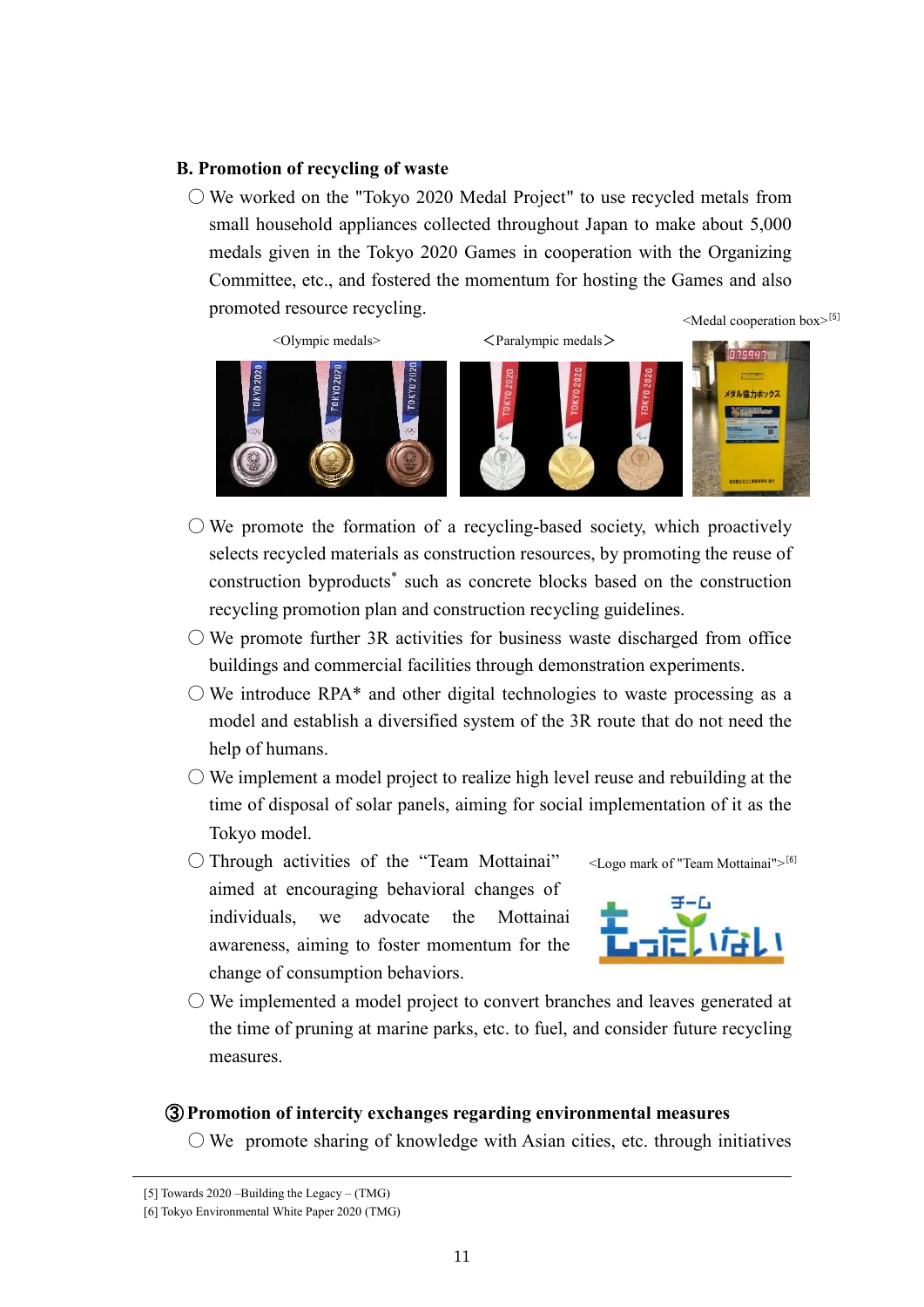such as intercity exchanges and international conferences in the fields including climate change, waste, and air pollution.

## **(5) Benefits**

The following achievements will improve the urban thermal environment, and the establishment of the initiatives implemented by Tokyo residents and companies to deal with heat will enable Tokyo residents and visitors to Tokyo to spend comfortable time.

In addition, the environment-friendly lifestyles of Tokyo residents and business activities of companies will be established, resource loss in Tokyo will be reduced, and the recycling of waste will be promoted, leading to conversion to a society that realizes sustainable utilization of resources.

Furthermore, in order to solve environmental issues common to cities around the world, the cooperation in policies and technologies between TMG and other cities will be strengthened, and the experience and know-how of TMG will be disseminated, leading to the enhancement of its presence in the international community.

- $\bigcirc$  The development of solar heat-blocking and water-retaining pavements on metropolitan roads will progress.
- $\bigcirc$  The development of solar heat-blocking pavements on roads in the seaside area will progress.
- $\bigcirc$  The creation of cool areas will be expanded through the installation of heat control equipment around the competition venues and at symbol promenade parks, etc.
- $\bigcirc$  The ecosystem-friendly development will progress in the tidal flats, beaches, and shore reefs at metropolitan parks and marine parks.
- $\bigcirc$  The recycling rate of general waste will be improved.
- The food waste will reduce.
- 3Rs of plastic waste will be promoted.

## **4. Facts and figures**

|                    | Development of solar   Approx. 157 km (in total) was developed (solar heat- |  |  |  |  |
|--------------------|-----------------------------------------------------------------------------|--|--|--|--|
| heat-blocking      | and blocking pavement: approx. 136 km; water-retaining                      |  |  |  |  |
| water-retaining    | pavement: approx. 21 km)                                                    |  |  |  |  |
| pavements<br>on    | (at the end of March 2021)                                                  |  |  |  |  |
| metropolitan roads |                                                                             |  |  |  |  |
|                    | Development of solar Development for 2.8 km completed                       |  |  |  |  |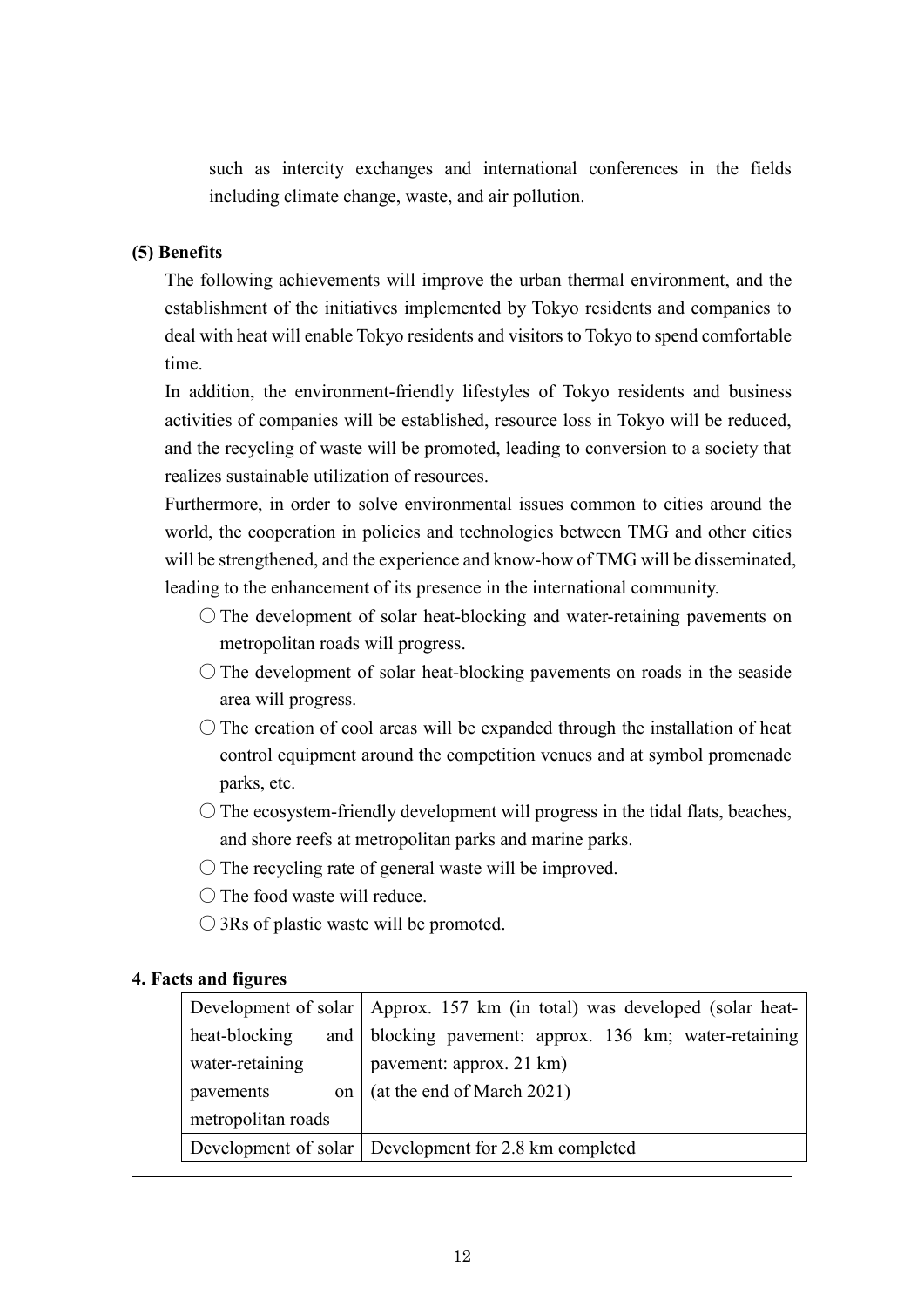| heat-blocking             |                                                             |
|---------------------------|-------------------------------------------------------------|
| pavement on roads in      |                                                             |
| the seaside area          |                                                             |
| Creation of cool areas    | 8 areas (in total)                                          |
| by developing heat        |                                                             |
| equipment<br>control      |                                                             |
| the<br>around             |                                                             |
| competition venues        |                                                             |
| Installation of heat      | Completed                                                   |
| control equipment at      |                                                             |
| Symbol<br>the             |                                                             |
| Promenade Parks           |                                                             |
| Park<br>maintenance       | Formulation of the natural environment investigation /      |
| with consideration for    | preservation management plan: 16 parks (in total)           |
| ecosystem<br>the<br>(in   | Preservation and maintenance: 8 parks (in total)            |
| metropolitan parks)       | Monitoring survey: 17 times in 7 parks (in total)           |
| Park<br>maintenance       | Completed at three parks                                    |
| with consideration for    | A survey was conducted in one park                          |
| the<br>(in<br>ecosystem   | Monitoring of tidal flats in the Wild Bird Park at Tokyo    |
| marine parks, etc.        | Port was implemented                                        |
| (tidal flats, beaches,    |                                                             |
| shore reefs))             |                                                             |
| Recycling rate            | of   22.8% (in FY2018)                                      |
| general waste             |                                                             |
| Formulation of the        | · Discussed the direction of initiatives of each entity for |
| Tokyo Food Waste          | the reduction of food waste at the Food Waste Reduction     |
| Reduction Promotion       | Partnership Conference                                      |
| Plan<br>in<br>order<br>to | • Surveys on the amount of food waste in Tokyo and          |
| reduce food waste by      | food waste generated by seasonal food were implemented      |
| half by FY2030            | · Food waste reduction campaign "Tokyo Food Waste           |
|                           | Zero Action" was implemented                                |
| Further promotion of      | · "Plastic Reduction Program" was established               |
| activities<br>3R<br>for   | . "Plastic Reduction Policy of TMG Buildings" was           |
| plastic waste             | established                                                 |
|                           | A campaign to reduce single-use plastics<br>in              |
|                           | collaboration with universities and office buildings        |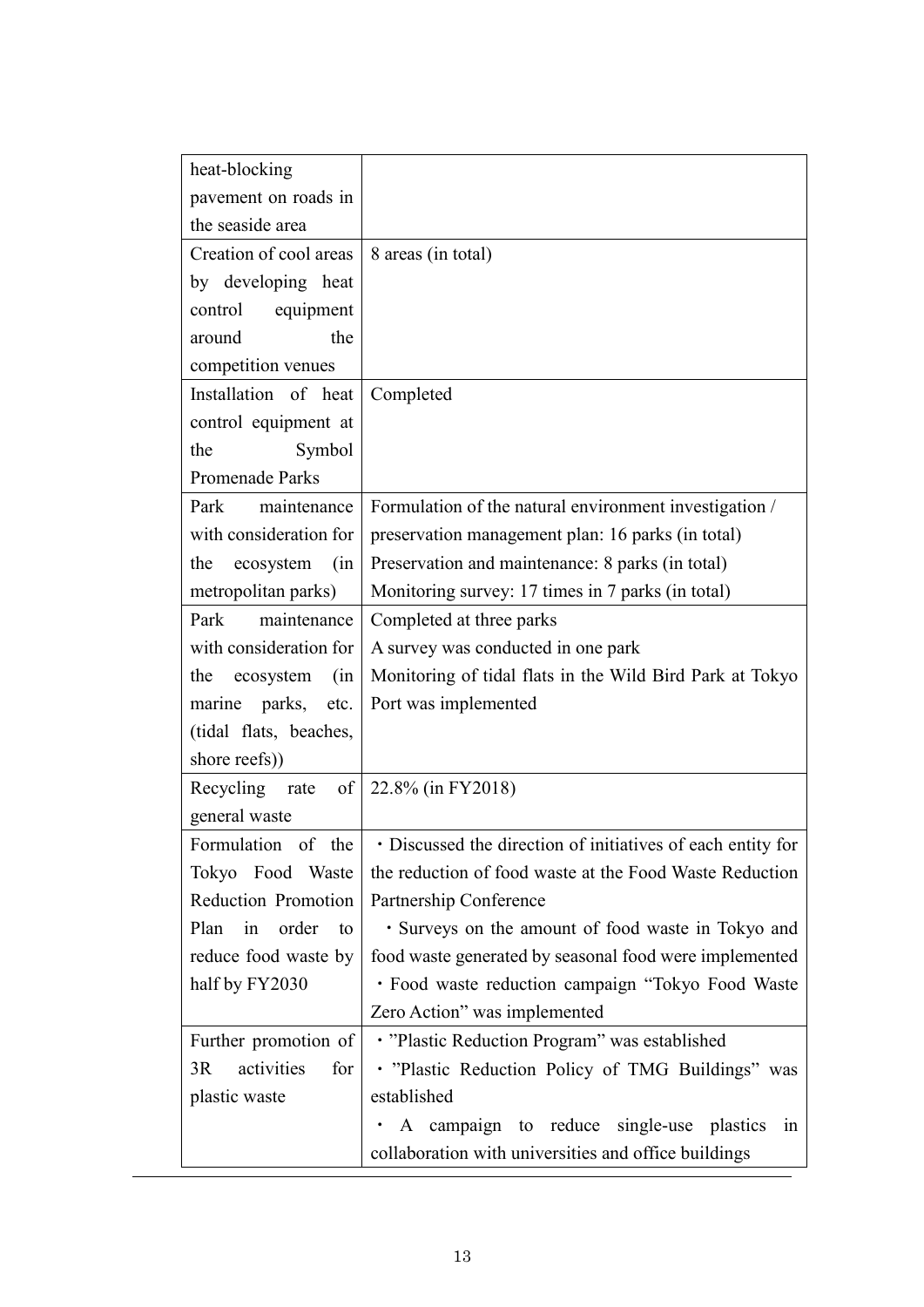| • Support for building a new business model for the |  |  |  |  |
|-----------------------------------------------------|--|--|--|--|
| sustainable use of plastics                         |  |  |  |  |

(Items in the table are achievements to March 2020 unless otherwise noted)

# **5. Explanation of Terms**

| Solar heat-blocking | Pavement constructed by applying heat insulation materials        |
|---------------------|-------------------------------------------------------------------|
| pavement            | that reflect the infrared rays which cause the road surface       |
|                     | temperature to rise on the surface of the roads. This prevents    |
|                     | heat storage on the pavement and suppresses the rise in road      |
|                     | surface temperature by up to about $8^{\circ}$ C                  |
| Food waste          | Food-derived waste that is thrown away although it can be         |
|                     | normally eaten                                                    |
| 3R concept          | A collective term for Reduction, Reuse, and Recycling of          |
|                     | wastes                                                            |
| Eco-material        | A material that is human-friendly, has a low environmental        |
|                     | impact, and shows excellent characteristics and functions         |
|                     | throughout the entire lifestyle from resource collection to       |
|                     | manufacturing, use, and disposal. Recycled crushed stone,         |
|                     | forest certified timber, etc.                                     |
| Supply chain        | A connection of processes from the raw material stage to the      |
|                     | delivery of products and services to users                        |
| Test event          | This refers to all events held for the purpose of testing whether |
|                     | facilities, personnel, management, etc. function normally,        |
|                     | prior to the delivery of the Tokyo 2020 Games. It is stipulated   |
|                     | that the event shall be held between 24 months to 2 months        |
|                     | before the Games, and the contents of the event must be           |
|                     | determined with the consent of the International Sports           |
|                     | Federation that has jurisdiction over the relevant competition.   |
| Last one mile       | A route for pedestrians to walk connecting the station            |
|                     | expected to be used by spectators near the competition venue      |
|                     | and the entrance/exit of the competition venue. When              |
|                     | platforms are built for the shuttle bus service for spectators, a |
|                     | route for pedestrians connecting the station expected to be       |
|                     | used by spectators and the entrance and exit of the               |
|                     | competition venue and the platforms                               |
| Center core area    | Generally the area inside the Metropolitan Expressway             |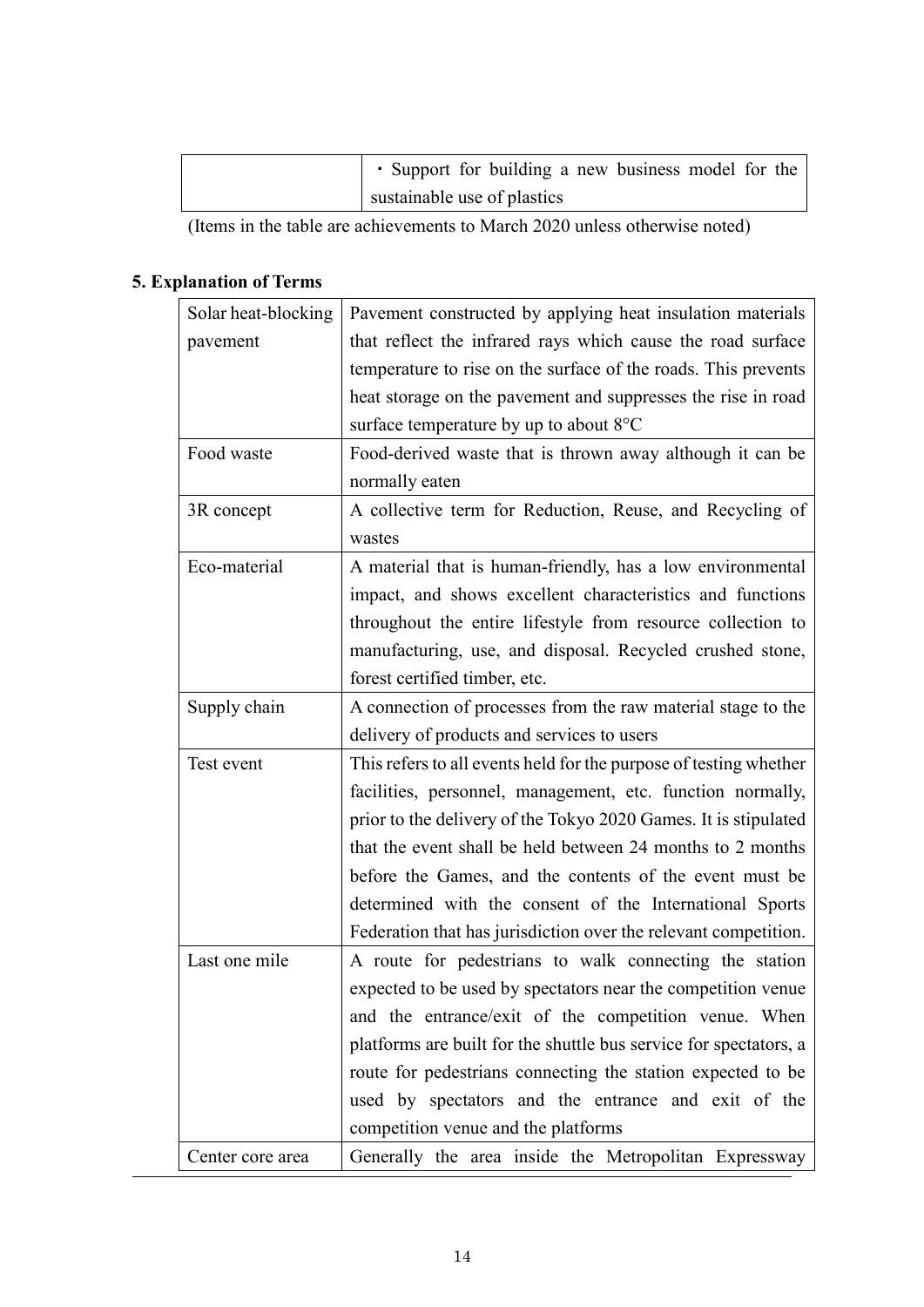|                         | Central Loop Line                                                 |
|-------------------------|-------------------------------------------------------------------|
| Water-retaining         | Pavement with many gaps filled with water retention               |
| pavement                | materials that absorb and retain water. The heat of               |
|                         | vaporization deprived when rainwater soaked in the water          |
|                         | retaining materials evaporates suppresses the rise in road        |
|                         | surface temperature by up to about 10°C                           |
| Uminomori Club          | The official name is the "Tokyo Uminomori Club". A forum          |
|                         | for encouraging companies, NPOs, schools, and other similar       |
|                         | organizations to conduct free exchange of opinions and            |
|                         | proposals regarding attractive public events, public relations,   |
|                         | and management of forest land, etc., prepare proposals, and       |
|                         | form execution organizations, so as to widely disseminate         |
|                         | information on "Uminomori (Sea Forest)" to both inside and        |
|                         | outside Japan, and to provide Tokyo residents various             |
|                         | opportunities for diverse and attractive public events and        |
|                         | management of forest land.                                        |
| Various<br>Urban        | Schemes<br>that relax the floor area ratio, etc. for good         |
| Development             | building plans that make public contributions such as securing    |
| Schemes                 | open spaces. General name of 4 systems regarding the district     |
|                         | plans that designate redevelopment promotion districts, the       |
|                         | specified blocks, and the high-level use districts based on       |
|                         | the City Planning Act, and the comprehensive design based         |
|                         | on the Building Standards Act                                     |
| <b>Greenery Program</b> | A program that mandate the submission of a greening plan          |
|                         | based on the nature conservation ordinance when a building        |
|                         | is newly constructed, extended, or reconstructed on a site of a   |
|                         | certain scale or larger                                           |
| <b>ICT</b>              | A term that stands for Information and Communication              |
|                         | Technology. A general term of technologies, industries,           |
|                         | facilities and services in various fields related to information  |
|                         | processing and information communication.                         |
| Adaptable               | Measures to respond flexibly based on consensus building          |
| management              | with various entities according to the results of setting targets |
|                         | and verifying that the plan has achieved the targets through      |
|                         | monitoring after incorporating forecasts of a lapse into a        |
|                         | situation that has not been expected in the original plan due to  |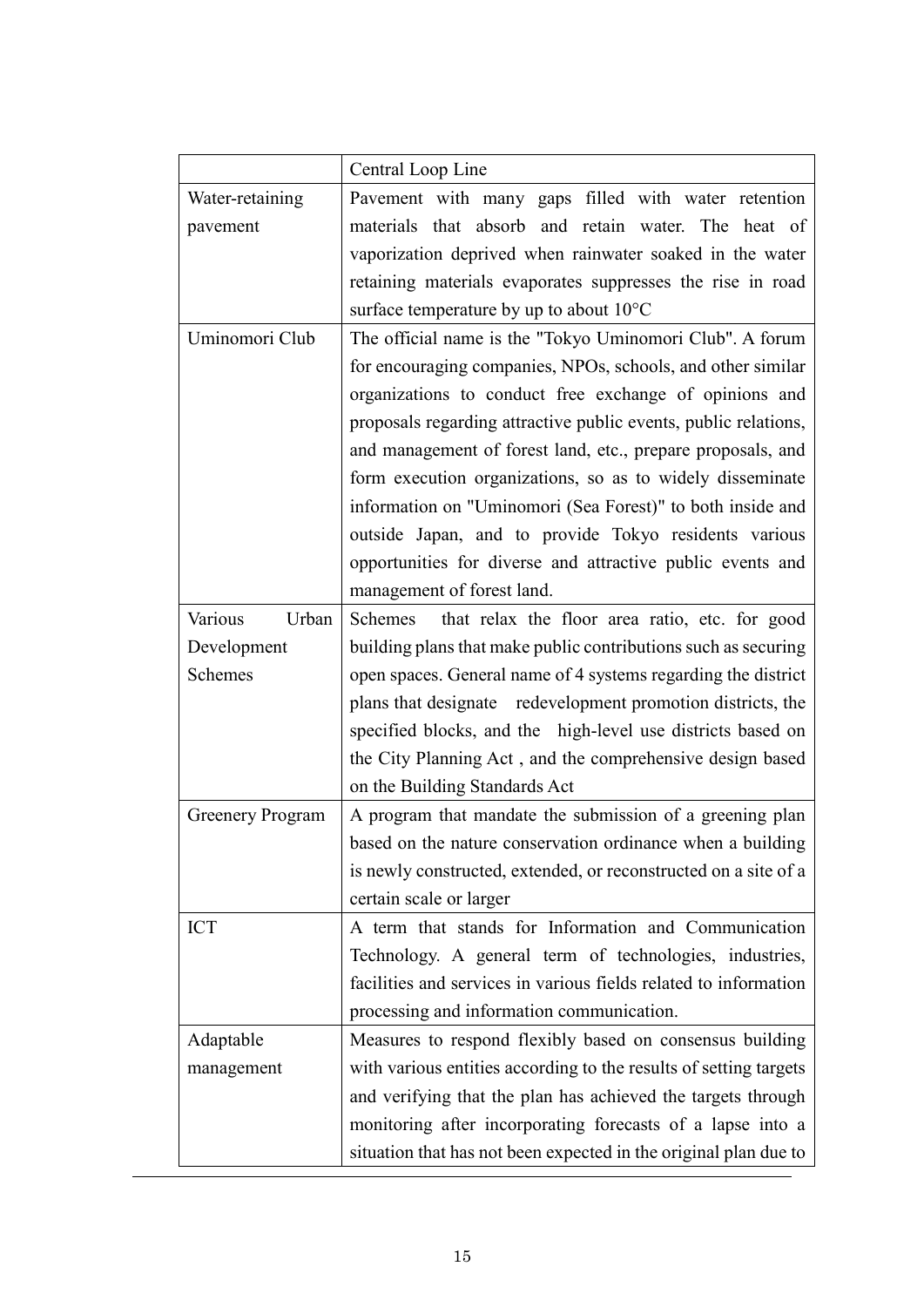|                     | natural environmental changes as well as changes in the social   |
|---------------------|------------------------------------------------------------------|
|                     | background of environmental conservation / regeneration due      |
|                     | to historical changes, regional characteristics, the judgment of |
|                     | businesses, etc. into the management system in advance           |
| Marine park         | A park formed by development of reclaimed land based on the      |
|                     | Tokyo Marine Park Ordinance, where the citizens can interact     |
|                     | with the sea and nature and enjoy recreation. This includes      |
|                     | seaside parks, pier parks, and green road parks.                 |
| Biodiversity        | A basic plan for the conservation and sustainable utilization    |
| regional strategy   | of biodiversity, formulated by local governments based on the    |
|                     | Basic Act on Biodiversity                                        |
| Mainstreaming<br>of | A situation where the importance of biodiversity conservation    |
| biodiversity        | and sustainable utilization is widely recognized by various      |
|                     | entities such as the national government, local governments,     |
|                     | business operators, NPOs, NGOs, and the citizens, and            |
|                     | reflected in their actions                                       |
| Green ratio         | The sum of the green coverage ratio and the park area and        |
|                     | water surface ratio to the total area                            |
| Reclaimed           | Water with water quality improved for the purpose of reuse       |
| wastewater          | by performing advanced treatment such as filtration and          |
|                     | ozone treatment in addition to normal sewage treatment           |
| Construction        | All items collaterally obtained as a result of construction      |
| byproduct           | work. As types, construction-generated soil, construction-       |
|                     | generated timber, concrete blocks, and the like are known.       |
|                     | The amount of generation is expected to increase as social       |
|                     | capital is renewed                                               |
| <b>RPA</b>          | A term that stands for Robotic Process Automation. A             |
|                     | technology to automatically process works performed by           |
|                     | humans, such as data entry and verification using computers      |
|                     | following the present programs.                                  |
| Team Mottainai      | organization aiming for raising the individuals'<br>An           |
|                     | "consciousness of Mottainai (wastefulness)" so as to             |
|                     | encourage the transformation of their consumption behavior       |
|                     | through efforts such as saving food, saving materials, and       |
|                     | saving energy. This team consists of companies, NGOs,            |
|                     | individuals, etc.                                                |